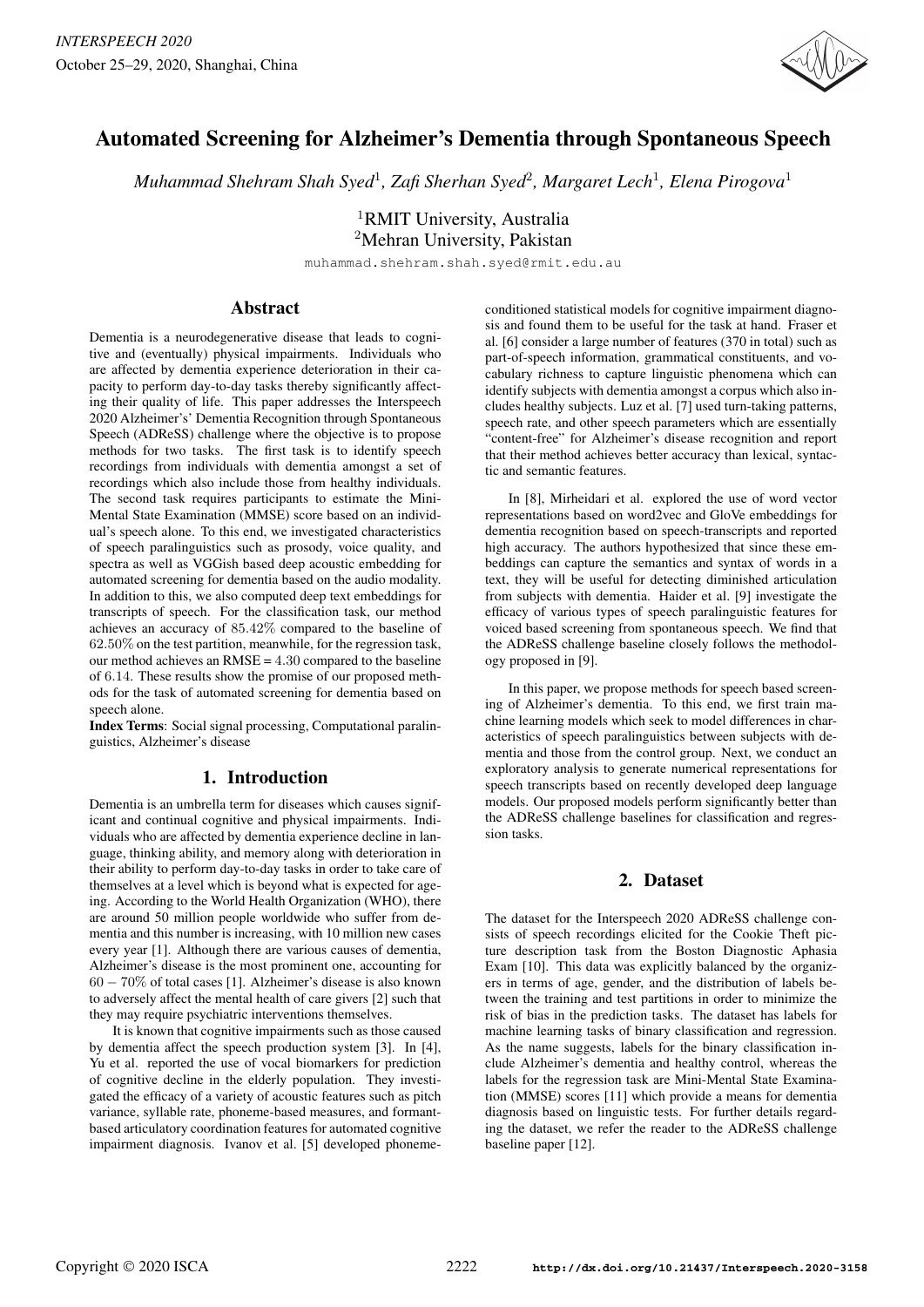## 3. Methodology

As part of our investigation into automated recognition of dementia with spontaneous speech as the input, we follow a twopronged approach which includes voice-based screening and speech transcripts based screening as illustrated in Figure 1. For voice-based screening, we investigate the efficacy of acoustic features which are known to represent paralinguistic characteristics of prosody, voice quality, and spectra. Such categorization has previously proved to be useful for automated recognition of depression [13, 14] and bipolar disorder [15]. Meanwhile, our work on speech-transcripts based screening is largely exploratory such that we investigate the efficacy of deep language embeddings such as Bidirectional Encoder Representations from Transformers (BERT) [16] and its derivatives for generating a numerical representation of speech-transcripts.

#### 3.1. Voice based screening

Here, we hypothesize that subjects with dementia have unique characteristics to their voice, given that the disease causes cognitive impairments, which can be quantified using acoustic descriptors of speech-paralinguistics. Following the approach of Horwitz et al. [13] for depression recognition, we propose to investigate the efficacy of acoustic features which characterize prosody, voice quality, and voice spectra. Prosody defines patterns of stress and intonation and is likely to be affected due to cognitive impairments. Voice quality analysis seeks to quantify changes at the vocal source level (glottis). It has been shown that the perceptual quality of voice changes on a scale between breathy and tense depending on the available cognitive resources [17]. Finally, acoustic descriptors of voice spectra have the potential to provide vital insights into muscular changes due to dementia at the vocal-tract level.

To this end, we compute prosody, voice quality, and spectral features using the openSmile [18] and COVAREP [19] toolkits. These toolkits have become the standard tools for computation of acoustic features for tasks related to social signal processing. These are not only open source but also freely available for academic research. In addition to the mentioned features, we use the (a) ComParE-2016 feature-set, (b) IS10-Paralinguistics feature-set, and (c) VGGish acoustic embeddings as part of our investigation of acoustic descriptors. The Computational Paralinguistics Challenge 2013 feature set (ComParE) is a bruteforce feature set which has proved to be useful for a variety of speech paralinguistic tasks and is regularly used to set a baseline for Interspeech ComParE challenges [20, 21, 22]. The most recent version of the ComParE feature set was released as part of the 2016 edition of the ComParE challenge. The IS10- Paralinguistics feature set was introduced as part of the 2010 edition of Interspeech ComParE challenge and can be considered as a low-dimensional alternate to the ComParE feature set (6373 features vs 1582 features). Recently, we have found this feature set to be useful for tasks related to the recognition of bipolar disorder from speech [15] and emotion recognition [23]. Finally, we use VGGish embeddings [24] since they provide an alternative to domain-knowledge features such as those computed using openSmile and COVAREP toolkits.

The six types of acoustic features are computed as lowlevel-descriptors which means that they only represent the acoustic characteristics of a small chunk of the audio file. There is a need for these features to be aggregated using an appropriate method in order to generate a global acoustic representation for the speech recording. For this purpose, we use three types of feature aggregation methods: (a) functionals of descriptive statistics, (b) Bag-of-Audio-Words (BoAW), and (c) Fisher Vector encoding. These feature aggregation approaches are relatively well known in the research community and (mainly due to a requirement of brevity here) we refer the reader to [25, 26, 27, 28, 29] for details.

#### 3.2. Screening based on Speech-Transcripts

The availability of speech transcripts provides a second modality which can be used alongside voice for the development of a multimodal framework for automated screening for dementia. This has been our objective, as illustrated in Figure 1. To this end, we conduct an exploratory analysis in order to determine the efficacy of pre-trained embeddings from deep language models for the task at hand. It must be mentioned here that these embeddings have already been shown to be useful for a large variety of tasks in the field of natural language processing [30, 31]. More specifically, we compute embeddings from eight models i.e. BERT base cased, BERT large cased, BERT large uncased, distilbert cased, distilbert uncased, distilroberta base, roberta base, and the biomed roberta base using the Huggingface Transformers library [32]. These embeddings are computed for each word of every transcript. In order to generate a transcript-level representation for transcripts we use four types of pooling functions which are average pooling (AvgPool), maximum value pooling (MaxPool), outlier-robust percentile-based range pooling (RangePool), and the coefficient of deviation (StdDevNormPool). The resultant feature vector is passed down to the machine learning pipeline as shown in Figure 1.

## 4. Experiments and Results

In this section, we present results for our experiments on speech based screening for Alzheimer's dementia. We used two types of algorithms each in order to predict labels for the classification and regression tasks. For the classification task, we used support vector machine classifier with a linear kernel (SVC) and logistic regression classifier. A grid search was carried out to optimize the model using leave-one-subject-out (LOSO) crossvalidation whilst using the training partition. The optimization parameter *complexity* was tuned for both of these methods between a logarithmically-spaced range of  $10^{-7}$  and  $10^{3}$ . For the regression task, we used support vector machines based regression (SVR) (again with a linear kernel) whose hyperparameters were tuned using the same method as the classifier. In addition to SVR, we used a partial least squares regressor (PLSR) which has been shown to be useful for tasks related to speech paralinguistics [33]. A grid search was carried out to optimise the number of components for PLSR between 1 and 20. The results summarized in this section report the best performing models.

#### 4.1. Voice based screening

A summary of classification results for voiced based screening has been provided in Table 1, where one finds that the IS10- Paraling.-BoAW model achieves the highest classification accuracy of the training partition with 76.85%, which is significantly better than the challenge baseline of 56.50%. This result is closely followed by the VGGish-BoAW model which achieves the second-best performance with an accuracy of 75.00%. Furthermore, the best performing models for Prosody, Voice Quality, and Spectra achieve a classification accuracy of 67.59%, 72.22%, and 71.30% respectively. This suggests that demen-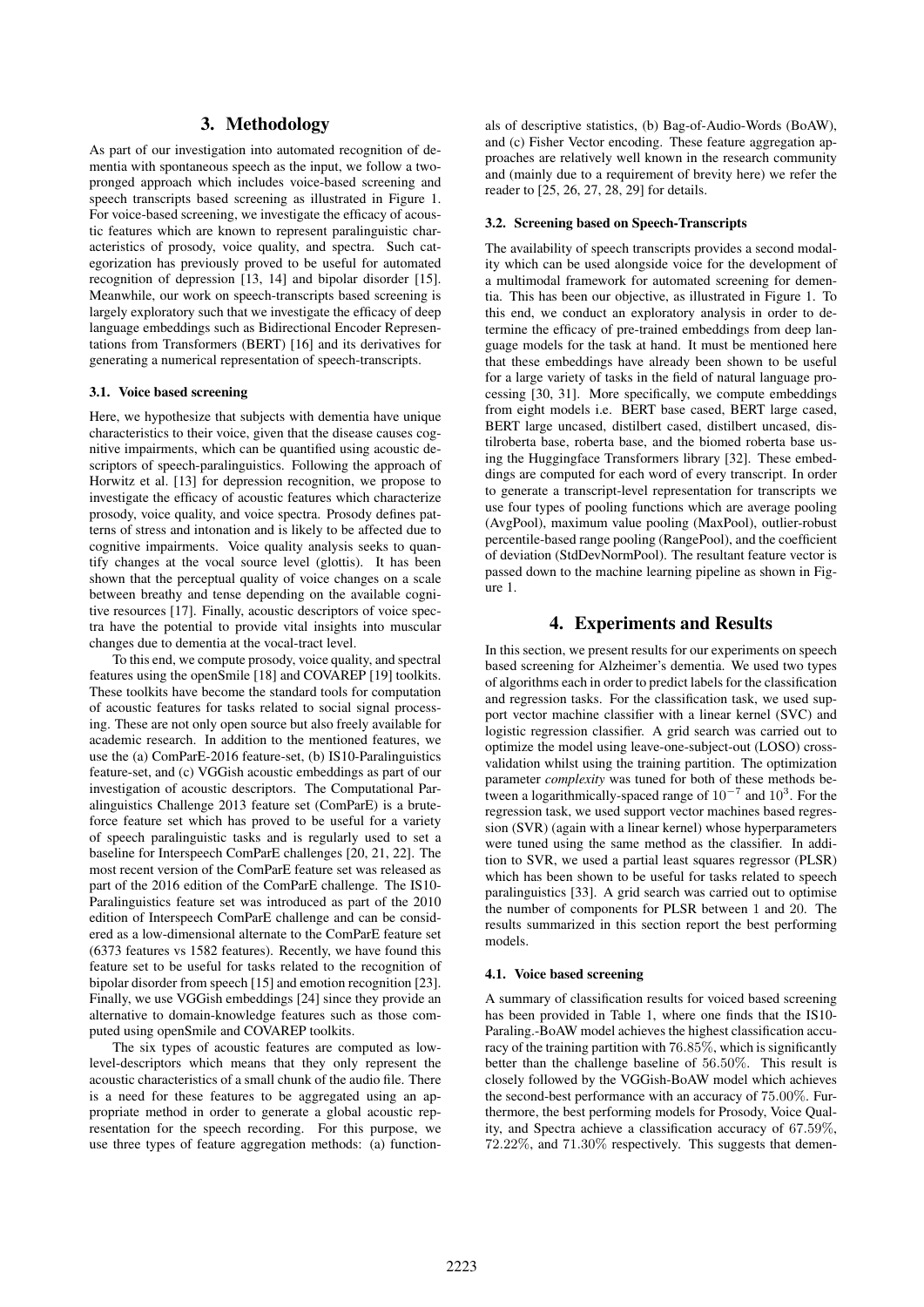

Figure 1: *Multimodal framework for automated screening of Alzheimer's' dementia*

tia may cause changes at voice source and vocal tract level, although a detailed investigation across datasets is required to support this observation. The best performing model based on ComParE features achieves an accuracy of 69.44%. It is important to note that all of these models achieve a better performance than the challenge baseline. The most interesting result from this table is that VGGish features provide better accuracy than most models trained on domain-knowledge based acoustic features such as Prosody features, Voice Quality features, Spectral features, and the ComParE features.

Table 1 also provides a summary of results for the regression task. Here one finds that the best performing model i.e. VGGish-BoAW achieves an RMSE = 5.95 which is better than the challenge baseline of 7.28. Furthermore, while MAE metric was not provided as part of the ADReSS challenge baseline, we find that the VGGish-FV BoAW model also achieves the smallest MAE of 4.49. These results are particularly interesting since they show that deep-learning based acoustic embedding can achieve a better performance than domain-knowledge based features and compliments our observation from the classification task. The performance of VGGish-BoAW is closely followed by BoAW and FV models based on IS10-Paralinguistic features. These models achieve an  $RMSE = 6.02$  and  $RMSE$ = 6.04 respectively. The ComParE-FV model also achieved an RMSE  $= 6.04$ . Amongst the models which explicitly focus on characteristics of speech paralinguistics, we found that the Voice Quality-BoAW model achieved the smallest RMSE of  $6.22$ , the Spectra-BoAW model achieved an RMSE =  $6.12$ , and the Prosody-functionals model achieved an RMSE = 7.17 – all of these models achieve a smaller RMSE than the challenge baseline. This shows that modelling speech paralinguistics for recognition of dementia speech has promise, although, if the aim is to minimize the error between MMSE scores then the VGGish features with BoAW feature aggregation should be chosen.

#### 4.2. Screening based on speech-transcripts

In Table 2 we provide a summary of classification results for the top-10 performing models based on text modality. Here, one can observe a notable improvement in the classification accuracy as compared to the challenge baseline accuracy of 62.5%, although it needs to be reminded that the challenge baseline was computed using audio modality  $\frac{1}{1}$ . The best performing model

Table 1: *Summary of results for classification and regression tasks using acoustic features for the training partition with LOSO cross-validation*

| <b>Feature Class</b> | Feat. Agg.         | Acc. $(\% )$ | <b>RMSE</b> | <b>MAE</b> |
|----------------------|--------------------|--------------|-------------|------------|
| Prosody              | <b>Functionals</b> | 67.59        | 7.18        | 6.20       |
| <i>Voice Quality</i> | <b>Functionals</b> | 63.89        | 7.08        | 6.10       |
|                      | <b>BoAW</b>        | 69.44        | 6.22        | 5.17       |
|                      | <b>FVs</b>         | 72.22        | 6.52        | 5.49       |
| <i>Voice Spectra</i> | <b>Functionals</b> | 60.19        | 7.74        | 6.70       |
|                      | <b>BoAW</b>        | 71.30        | 6.12        | 5.24       |
|                      | <b>FVs</b>         | 71.30        | 6.12        | 4.89       |
| IS10-Paraling.       | <b>Functionals</b> | 70.37        | 6.66        | 5.74       |
|                      | <b>BoAW</b>        | 76.85        | 6.02        | 5.04       |
|                      | <b>FVs</b>         | 66.67        | 6.04        | 5.21       |
| <b>ComParE</b>       | <b>Functionals</b> | 68.52        | 7.16        | 5.69       |
|                      | <b>BoAW</b>        | 65.74        | 6.90        | 6.13       |
|                      | <b>FVs</b>         | 69.44        | 6.04        | 5.21       |
| VGGish               | <b>BoAW</b>        | 75.00        | 5.92        | 4.69       |
|                      | <b>FVs</b>         | 62.96        | 6.75        | 5.53       |
| Challenge baseline   |                    | 56.50        | 7.29        |            |

i.e. *biomed roberta base* embedding with RangePool achieves an accuracy of 89.81%, which is followed by *roberta base* with RangePool which achieves an accuracy of 87.96%. Interestingly, we do not observe a difference in performance due to case and uncased versions of deep language models. For example, both *distilbert uncased* and *distilbert cased* models achieve the same accuracy, and the cased and uncased versions of the *BERT large* models achieve the same accuracy.

Table 3 summarizes the results for the top-10 performing models for MMSE scores prediction from the text modality. Here, one finds that the *BERT base uncased* embedding with MaxPool provides the best results in terms of the RMSE, achieving an  $RMSE = 4.32$  which is better than the challenge baseline for regression of  $RMSE = 7.28$ . This is followed by the same BERT model but with RangePool which achieved an  $RMSE = 4.39$ . One can also note that all of the top-10 models based on text modality achieve a significantly better performance than the challenge baseline. It must be mentioned here for the sake of clarity that the baseline RMSE was computed us-

<sup>&</sup>lt;sup>1</sup>A text modality baseline was added in the final version of the baseline paper with a classification UAR for train/test = 77.00%/75.00%

and regression RMSE for train/test  $= 4.38/5.20$ . As the reader shall note, our proposed methods still beat the updated challenge baseline.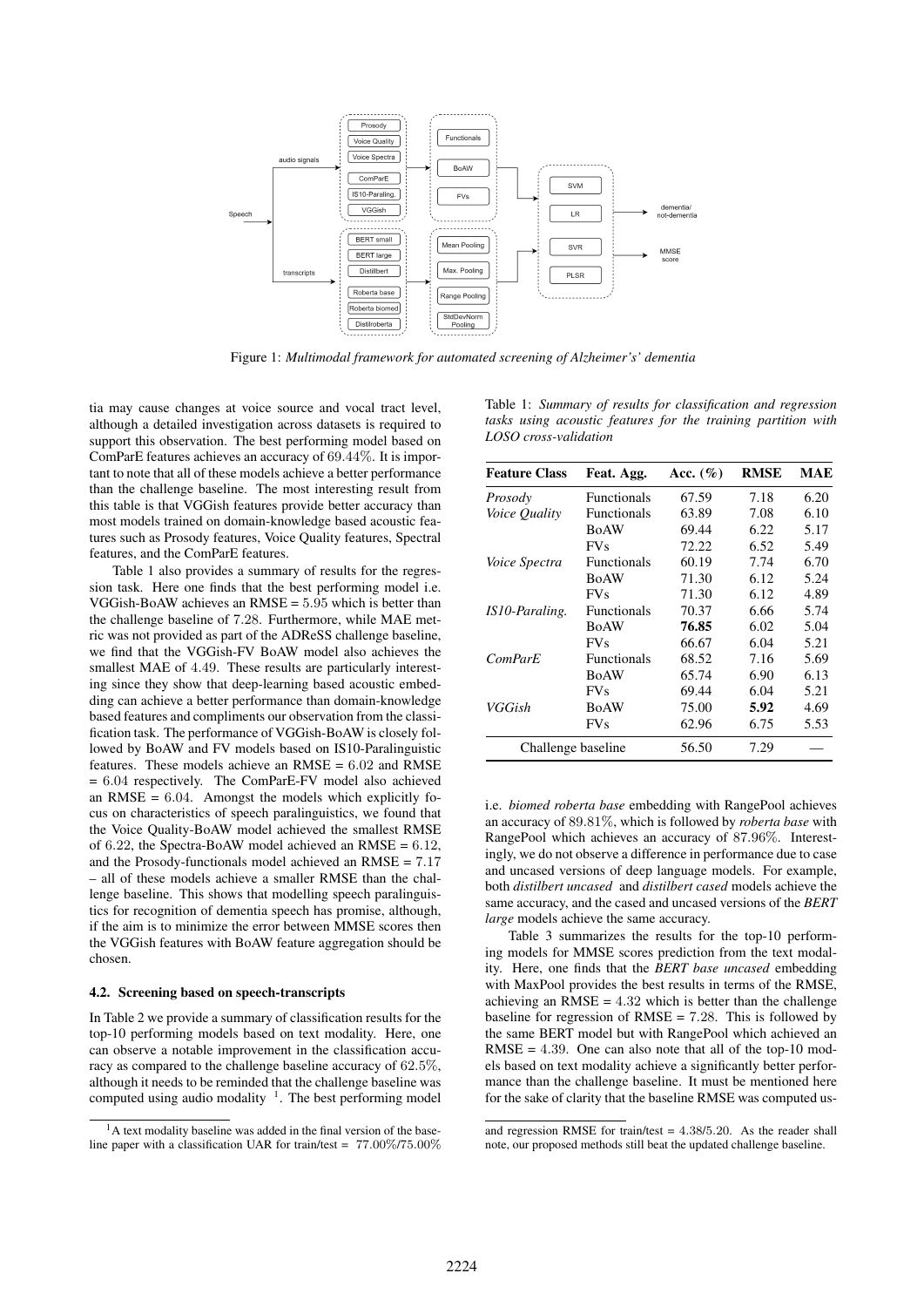ing audio features only (the organizer did not provide an RMSE computed using text features). Nevertheless, a comparison of results from Tables 1 and 3 makes it clear that the text modality is better for the task at hand.

Table 2: *Summary of results for top-10 performing models based on text modality for the classification task*

| <b>Feature Class</b>      | Pooling meth. | Accuracy $(\% )$ |
|---------------------------|---------------|------------------|
| biomed roberta base       | RangePool     | 89.81            |
| roberta base              | RangePool     | 87.96            |
| distilbert uncased        | MaxPool       | 86.11            |
| distilbert cased          | MaxPool       | 86.11            |
| <b>BERT</b> base uncased  | MaxPool       | 86.11            |
| <b>BERT</b> large uncased | AvgPool       | 86.11            |
| <b>BERT</b> large cased   | AvgPool       | 86.11            |
| biomed roberta base       | MaxPool       | 85.19            |
| <b>BERT</b> base uncased  | RangePool     | 85.19            |
| <b>BERT</b> large cased   | MaxPool       | 85.19            |

#### 4.3. Predictions for the test partition

The ADReSS challenge baseline for the test partition is 62.50% and each participant has five attempts at predicting the labels of the test partition. A summary of the baseline and our results for the classification task is provided in Table 4. For our first attempt, we use predictions from the *biomed roberta base RangePool* model which was the best performing model for the training partition by achieving an accuracy of 89.81%. On the test partition, this model achieved an accuracy of 77.08% only which suggests that the model may have overfitted the training partition.

The second attempt used label fusion from the top-5 performing models from the text modality for the training partition (see Table 2). The resultant predictions for the test partition achieved an accuracy of 85.45%. This is not only our best result but also a large improvement from the challenge baseline of 62.50%. Our third attempt used label fusion from the top-5 performing models from the audio modality for the training partition (see Table 1). The resultant predictions for the test partition achieved an accuracy of 64.58% which is slightly better than the challenge baseline, although it does show that the audio modality offers weaker classification performance than the text modality. The fourth attempt used label fusion from the top-5 performing models from audio and text modalities (top-5 from

Table 3: *Summary of results for top-10 performing models based on text modality for the regression task*

| <b>Feature class</b>        | Pool meth. | RMSE | <b>MAE</b> |
|-----------------------------|------------|------|------------|
| <b>BERT</b> base uncased    | MaxPool    | 4.32 | 3.57       |
| <b>BERT</b> base uncased    | RangePool  | 4.39 | 3.62       |
| distilbert uncased          | RangePool  | 4.49 | 3.62       |
| roberta base                | AvgPool    | 4.49 | 3.48       |
| <b>BERT</b> large cased     | MaxPool    | 4.49 | 3.64       |
| <b>BERT</b> large uncased   | MaxPool    | 4.49 | 3.64       |
| distilbert uncased          | MaxPool    | 4.51 | 3.70       |
| allenai biomed roberta base | AvgPool    | 4.51 | 3.68       |
| allenai biomed roberta base | MaxPool    | 4.55 | 3.69       |
| distilbert cased            | AvgPool    | 4.57 | 3.51       |

Table 4: *Summary of results on the test partition for our proposed methods*

|                    | Accuracy $(\% )$ | <b>RMSE</b> |
|--------------------|------------------|-------------|
| Attempt 1          | 77.08            | 4.83        |
| Attempt 2          | 85.42            | 6.91        |
| Attempt 3          | 64.58            | 5.18        |
| Attempt 4          | 79.17            | 4.91        |
| Attempt 5          | 85.42            | 4.30        |
| Challenge baseline | 62.50            | 6.15        |

each modality). The resultant predictions for the test partition achieved an accuracy of 79.17% which is an improvement over the results from the first and third attempt. For the final attempt, we used label fusion from the top-10 performing models overall (see Tables 1 and 2). Incidentally, all ten models are based on text modality. The resultant predictions for the test partition achieved an accuracy of 85.45% which is the same as the accuracy achieved by a fusion of top-5 models for text modality.

Similar to the classification task, each participant of the regression task has five attempts at predicting the MMSE scores. The challenge baseline for the regression task is an RMSE = 6.14. Our first attempt used predictions from the *BERT base uncased MaxPool* model, which was the best model on the training partition with an  $RMSE = 4.32$ . We find that this model achieved an  $RMSE = 4.83$  on the test partition. The second attempt used test partition predictions from the *VGGish-BoAW* model which achieved an RMSE = 5.92 on the training partition but ends up achieving an RMSE = 6.91 on the test partition. This result is poorer than the challenge baseline.

Our third attempt used prediction for the test partition from the *BERT base uncased RangePool* model. This model was the second-to-best performing model for the training partition by achieving an  $RMSE = 4.39$  and ends up achieving an accuracy of 5.18 on test partition which is still better than the challenge baseline. For the fourth attempt, we submitted the average value of predictions from our first and third attempt, the resultant predictions achieved an  $RMSE = 4.91$  on the test partition. It is important to note that this score is slightly larger than the RMSE achieved from the first attempt. Finally, for our last attempt, we submitted an average of MMSE score predictions for the test partition from the top-10 performing models for the training partition. Interestingly, this setup produced our best RMSE score for the test partition with 4.30. This score easily beats the challenge baseline of 6.14.

### 5. Conclusions

In this paper, we investigated the efficacy of speech based automated screening of Alzheimer's dementia, a disease which significantly deteriorates the quality of life of affected individuals. From voiced based analysis we report that voice quality and voice spectral features perform better than features which characterise speech prosody. However, the best performing model from voice modality was based on VGGish deep acoustic embeddings. Overall, we report that the text modality which is available in the form of speech-transcripts perform the best by achieving an accuracy of 89.91% for the training partition. On training and test partitions, our methods outperformed the challenge baselines for both classification and regression tasks.